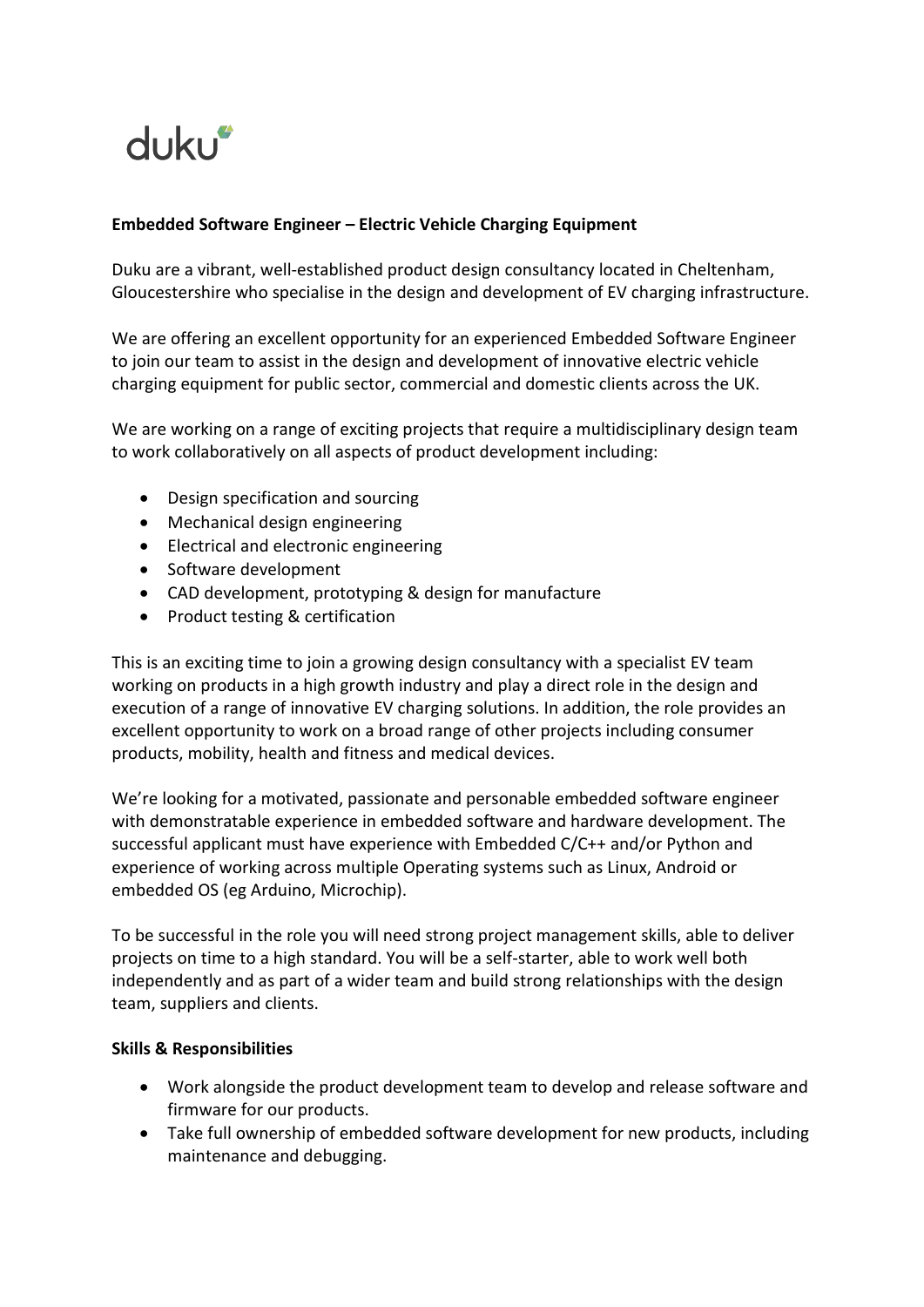- Involvement in system-level design and collaboration with electronics engineers in specifying and selecting appropriate microcontroller / processors to meet product requirements.
- Troubleshooting faults in collaboration with other engineers to identify the root cause of problems and implement corrective action.
- Implement and manage third party API integrations.
- Implement and manage Bluetooth integrations.
- Generating necessary documentation, i.e writing software requirements specification, design documents & validation and verification documentation.
- Manage software and firmware requirements.
- Validate software and firmware.
- Engage with stakeholders including to develop requirements and test methods.
- User interface development and integration.

### **Requirements**

- Degree in Electronics Engineering, Computer Science or related field.
- At least 5 years of industrial experience in embedded software design.
- Prior experience developing embedded software for commercial products
- Good understanding of basic hardware and its interfaces with software systems.
- Ability to read electronics schematic diagrams, component data sheets and use standard hardware bench equipment (digital oscilloscope, logic analysers, signal generators, etc).
- Capable of developing code from either a blank slate or building on an existing codebase.
- Experience in developing embedded software for commercial consumer electronics products.
- Bare metal & RTOS microcontroller software development in C on resourceconstrained devices (8-bit / 1 6-bit / 32-bit microcontrollers).
- Detailed understanding of microcontroller peripherals down to register level and have experience writing low-level drivers for SPI / I2C / UART / ADC / PWM / DMA /motor controllers etc.
- Experience with microcontrollers development tools, compilers and debuggers.
- Good understanding of basic hardware and its interfaces with software systems. Ability to read electronics schematic diagrams, component data sheets and use standards hardware bench equipment (digital oscilloscope, logic analysers, signal generators, etc).
- Self-starter, complex problem-solving skills, attention to detail, methodical mindset and a fast learner.
- Strong communication, planning, and task management skills.

### **Desirable**

- Experience in electric vehicle charging or relevant field
- Experience of OCPP / OCPI integration.